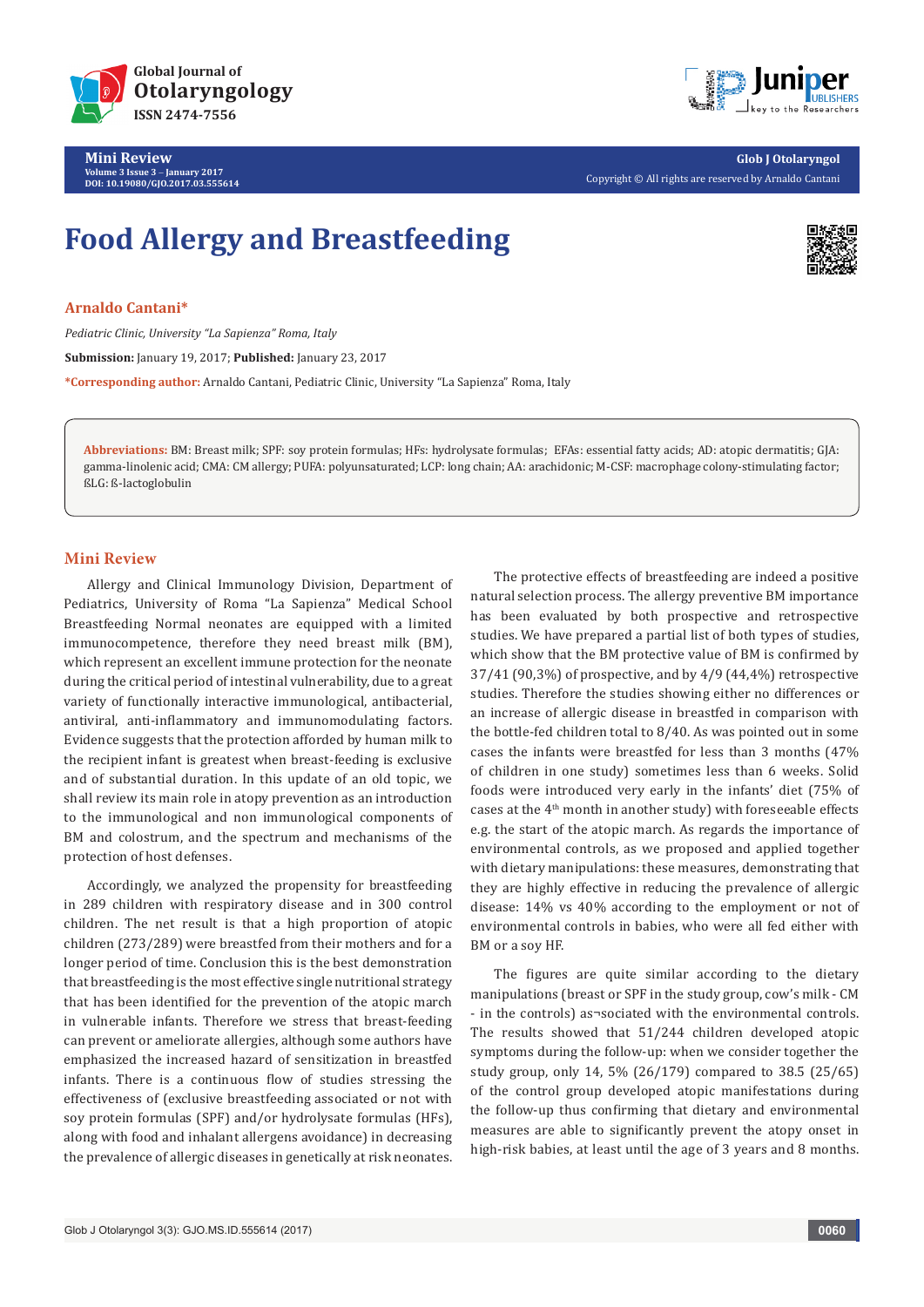Simi¬lar results we obtained in a multicenter study. At the last follow-up 732 children are 3 years old, 98 (13%) have two or more relatives, 634 (87%) have one relative affected by atopic disease. 242/732 (33%) were exclusively breast feed until the 6th month of life, 139/732 (19%) received exclusively SPF, 212/732 (29%) received BM and SPF supplement, and 139/732 (19%) were CM formula feed.

The prevalence of atopic disease was 13% (77/593 of the study group vs. 48/139 = 34.5% of the controls, in this prospective study in high-risk babies we have verified how many of them were breastfed, in comparison with the children of the control group. In order to explore how long a baby genetically at risk of atopy is breastfed, we have enrolled into these prospective study 289 children, 169 males and 120 females, aged 3.5 to 7.5 years. These children attended the Allergy and Clinical Immunology Division of the Pediatric Dept of Rome University, because they were affected by respiratory allergy, previously diagnosed with family history, SPTs and IgE antibodies. As controls there were 300 children comparable for age and sex with no respiratory illness recruited from our outpatient clinic. In particular we asked the accompanying parent(s) of the 589 children whether they were breastfed, and in case of positive response, which was the duration of breastfeeding.

The parents of all children gave their informed consent. Data were analyzed using the X2 method. Analysis males versus females  $p = 0.0001$ . The mothers of the study group have breastfed 273/289 off springs  $(94, 5\%)$  of cases  $(p = 0.0225)$ for 136 days (mean 125, range  $33-211$ )  $p = 0.0001$ . The control children were breastfed in 89, 6% of cases, for a mean of 98 days (mean 80 days, range 10-110). In both groups breastfeeding was not always exclusive. The mothers of children at genetic risk were much more motivated, and have breastfed their children for a significantly longer period of time than the mothers of the control babies. The prospective preventive studies have largely confirmed the high value of breastfeeding alone or associated with dietary manipulations, along with environmental controls in the prevention of allergic disease in at risk babies. It was already stressed elsewhe¬re that postponing the atopy development leads to a lessening of the severity of the clinical manifestations, and even to atopy avoidance forever.

However, there are very sophisticated measures to cast doubt on the BM "completeness", such as indirectly throwing discredit on breastfeeding. There are some controversies and the reader can conclude that the above studies have yielded conflicting results, and that the ability of breastfeeding to delay the onset or to reduce the severity of allergic disease is only equivocal. For example Vandenplas affirmed that although the majority of studies suggest that exclusive breast feeding exert a protective effect, a number of other studies fails to show this assumption and point out that breastfeeding is not associated with a decrease in the subsequent risk of atopic disease. In addition, breastfeeding has been associated even with a rise in

prevalence of atopic diseases, and a possible interference with normal growth. There are further, direct measures to comply this effect, such as advertising infant formulas in hospitals or the use of HFs in the Maternity Hospitals and even for atopy prevention in at risk infants.

In addition we refer to the necessity stressed by several authors of supplementing the diet of breastfeeding mothers with essential fatty acids (EFAs) and/or administering EFAs to children with atopic dermatitis (AD). Since 1929 we have learned that an EFA deficit may be the cause of skin lesions in animals and in atopic children compared with healthy controls. EFAs are polyunsaturated fatty acids that cannot be synthesized by vertebrates and must therefore be obtained from the diet. Dietary EFAs and their derived compounds are important structural components of cell membranes. They are the chief determinants of membrane fluidity and affect the activity of a number of membrane-associated enzymes. The eicosanoids play an important role in immunological and inflammatory processes both as effector signals and as immunoregulatory mediators. Increased LA proportions and decreased proportions of its derived fatty acids have been found in the plasma of AD patients.

 Supplementation of the diet in these patients with gammalinolenic acid (GLA) in the form of evening primrose oil produces a tendency towards normal of the EFA (essential fatty acids) profile and an improvement in symptoms. Another possible drawback of BM resides in the so-called BM allergy, starting from the supplements of CM formulas occasionally given to full term healthy neonates in nurseries, even in breastfed babies. The amount of CM proteins in such supplements is enormous compared with the extremely low amount provided by BM. We know that 40 ml of BM contains an amount of ß-lactoglobulin ( $SLG$ ) of 0, 012 ng/l, whereas 40 ml of CM contains 1610 ng/l of ßLG! As a consequence of these occasional supplements, sensitization may occur in a predisposed baby, and the minute amount of CM proteins of BM may subsequ¬ently act as a booster dose, triggering allergic reactions. The results of several studies support this hypothesis: CM allergy (CMA) was significantly more common in babies who received supplements of CM formulas early in life in comparison to fully breastfed babies.

All the fully breastfed babies who developed CMA received feedings of CM formula in the nurseries and none of the fully breast fed babies without supplements of CM formula developed CMA. Lindfors et al. have documented that children with skin prick tests (SPT) and specific IgE antibodies against egg all were fed CM during the first days of life. Total IgE levels at the 5th day of life were significantly correlated with the amount of early postnatal CM supplementation ( $p = 0.013$ ), maintaining the significativity until the age of 12 months mainly in at risk babies. This data confirms the studies cited so far and the classic Jarrett one (the repeated little doses of allergens are more sensitizing than larger ones for the predisposed individual). In addition, 93%, 68% , or 64% of breastfed infants were exposed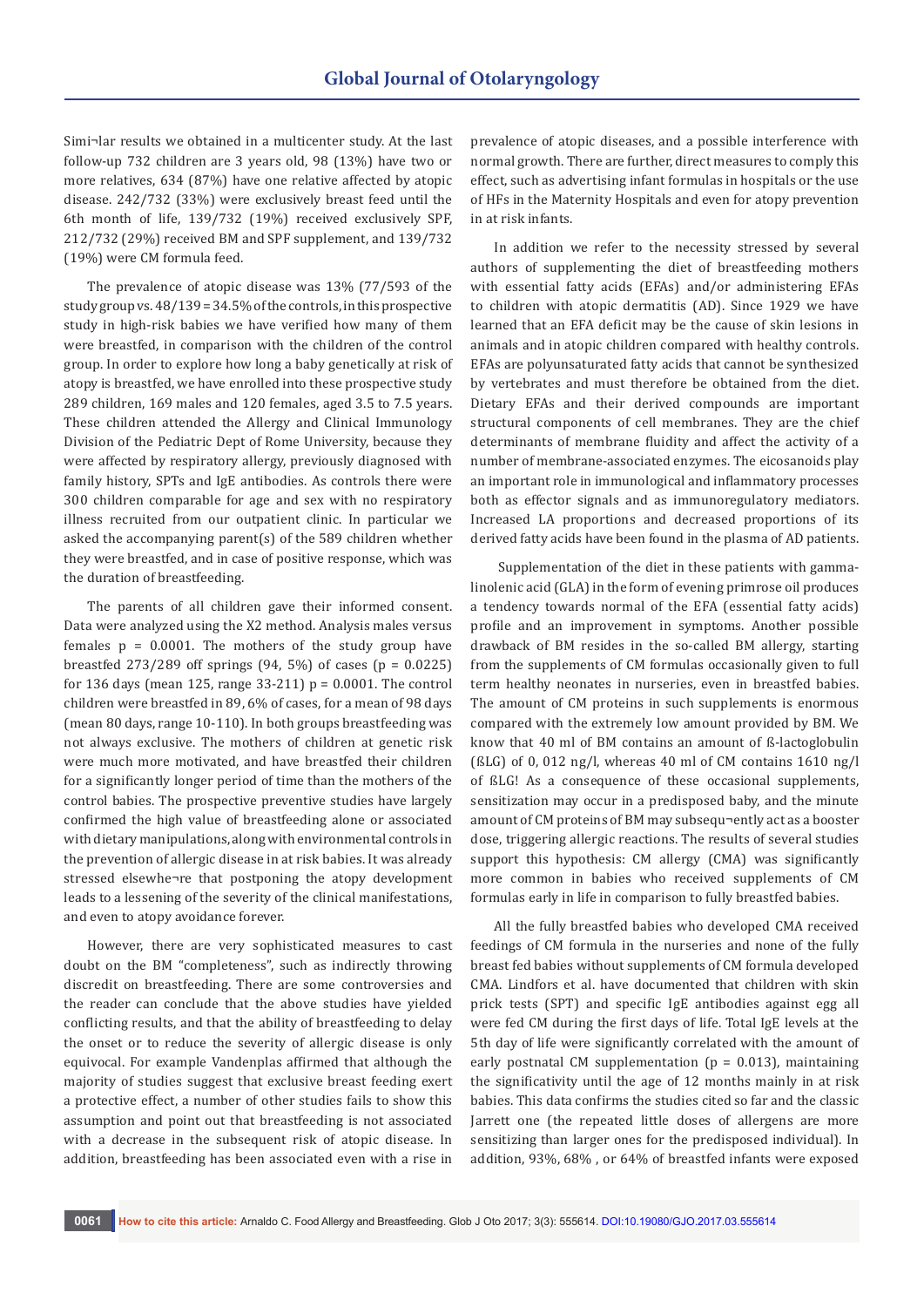to less or more inadvertent supplements in the neonatal nursery. The babies presented CMA proved by challenge on an average after 7 weeks of life, or immediate symptoms at the first CM introduction, at the age of 1-8 months (median 4.0).

 We emphasize that when the "pirate bottle" has administered HFs: the neonates presented with anaphylactic reactions when they were fed such formulas on weaning from BM. The infants kept an immunologic memory of the type of supplement received at that time. Since several years in the Maternities of Northern countries and in a London hospital, these CM feedings are no more permitted. A typical case is reported by Lifschitz an anaphylactic shock due to CM protein hypersensitivity in a newborn who was mistakenly fed BM that had been expressed before CM products were eliminated from his mother's diet is correctly shown in the title, however in the abbreviated title and in the discussion is referred to as "anaphylactic shock in a breast-fed infant"

 The anaphylactic reactions triggered in young infants by the first CM administration show that apparently it is not easy to protect neonates at risk of atopy. Such reactions could be explained by transfer of maternal antigens directed versus the antigen-binding site of anti-idiotypic antibodies: if anti-idiotype antibodies against poliovirus antigens can be transferred from the mother to the offspring, similarly anti-idiotype antibodies to food antigens (e.g. lactoprotein), having the capacity of recognizing an idiotope within the paratope, could replace the antigen, mimicking its functional properties, and be transferred from the mother via the placenta to the fetus, acting like antigens during the neonatal period or subsequently. Therefore IgEmediated sensitization through BM is rather rare: 0.042% or 0.28%.

Immunology of breast milk: nutrition and defense. It is increasingly manifest that BM contains a wealth of immune factors, which are designed to nourish and protect the vulnerable newborns during the critical postpartum period. Thanks to the mammary gland, a true immune organ, BM represents an excellent protection against the dangers of a deficient intestinal defence system, provides, together with colostrum, in addition to T and B lymphocytes and Ig, IFN, complement compo¬nents and other bioactive molecules protecting against bacterial and viral infections, idiotype/anti-idiotype antibodies may have lasting effects on the offspring immune system, EFA, polyunsaturated (PUFA), long chain (LCP) C20 and C22: arachidonic (AA, 20:4w6), docosahexaenoic (22:6w3), dihomo-g-linolenic (DGLA 20:3w6) necessary also for intellectual development. nucleotides, monomeric units of polymeric DNA and RNA, present in BM (% of nitric products) five times more than in CM are essential in energy metabolism, enzymatic reactions, and during rapid growth, several factors insure a nonspecific protection against potential pathogens, leukocytes consist of (%): neutrophils 55-60, macrophages 35-40, lymphocytes 5, 80% of which are T lymphocytes, including memory T cells, macrophages are

functionally active by means of M-CSF (macrophage colonystimulating factor) present with levels 10-100 times above the levels found in human blood (mean 30 times, ready to bridge the early neonatal "deficits".

Some oligosaccharides contribute to augment the defense potential of babies against infectious agents, acting as re¬ceptors for E. coli and Vibrio cholerae, preventing their adhesion to the intestinal mucosa, so decreasing the inflammatory reactions at the mucosal level. Immunology of colostrums centuries were necessary in order that its alimentary value was acknowledged, the immunologic one was still denied in 1939. Contains: IgA, IgM, IgG; as a compensation of poor quantity of IgG (3% of maternal IgGs), colostrum and BM contain a significant concentration of subclasses, » 50% of maternal titres, sIgA, macrophages and EGF with titres higher than the BM, IgA antibodies (5-10 g/l) are transferred to newborns during the first 3 days after delivery: IgA can represent up to 80% of total content of proteins, nucleotide levels not much lower than those of transitional BM, factors binding IgE and specifically suppressing IgE synthesis by B cells of atopic individuals, factors eliciting a non-speci¬fic protective function at the level of mucosal barrier because the existent antibodies, not being absorbed, stick to the intestinal wall.

In addition an amount of EFA equal to the recommended ones, titres of CD mostly expressing IFN-g which assume a highly positive significance in the context of the above allu¬ded to inadequacy of such neonatal cells); moreover there is a double volume of TcR gd cells compared with that in the peripheral blood substances able to accelerate the development of an intact mucosal barrier, enhance the production of brush-border enzymes, and decrease food antigen penetration through an anti-inflammatory activity within the intestinal mucosa, antioxidant substances which could be feasible to inactivate  $0<sub>2</sub>$ toxic metabolites, . colostral B cells respond with Ig secretion to the antigen stimulation; similar growth has been observed in culture. As far as we have as yet discussed it seems antiscientific and antimedical depriving the neonate of colostrum and early milk in the very first days of extrauterine life adds to the risk that potential pathogens from other foods and fluids may cause infections.

All evidence as yet gathered tends to prove that maternal breast is an immune organ belonging to MALT. BM not only has components protecting the vulnerable infant against the first infective and inflammatory episodes, but is also the vehicle for the transfer of immune regulation from the mother to her offspring, thus contributing to the maturation of the immune system of the newborn infant. Several immunomodulating factors present in BM that may actively modulate the baby immunologic growth, many of which are produced and are common to other mucosal sites, often share synergical features, provide a protective activity without inducing inflammation, moreover their production decreases with reference to the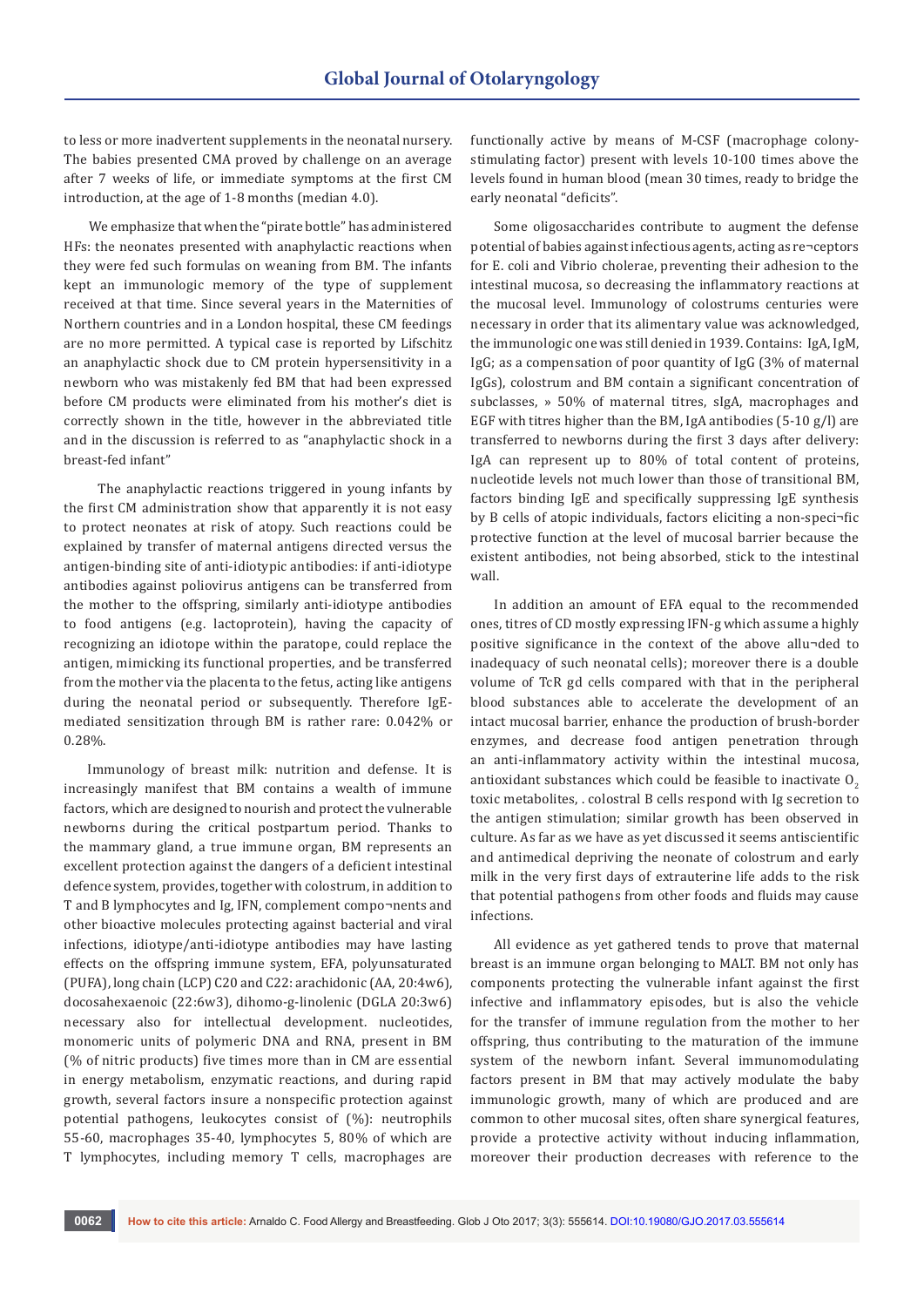duration of breastfeeding and synchronously with the increased secretion of those factors from the neonate.

In addition EGF has been shown to play a role in reducing macromolecular absorption and to promote the functional maturation of the epithelial cells of the gut barrier, indeed the proliferation of the intestinal epithelium is more rapid in breastfed animals compared to the artificially fed ones sIgA is the major BM antibody, primed IgA-B cells home to the mammary gland through the enteromammary axis and are transferred to the suckling newborn, where they act against noxious intraluminal antigens and also respiratory microorganisms. In the neonatal gut were detected specific sites where maternal sIgA antibodies bind the glycocalyx of epithelial cells more firmly than the endogenous ones. Furthermore, maternal IgA antibodies have been shown to block effectively the antigen entrance into BM. Clearly, maternal MALT is in turn "educated" and, again through the enteromammary pathway, contributes to the de novo synthesis of sIgA; next as previously alluded to, the studies on anti-idiotypic antibodies show that they are favored in infants by maternal antibodies.

Even human milk macrophages play a role in the local protection of the infantile gut. Beginning from the first week of breast feeding, the baby receives spermine and spermidine, with a virtual protective effect on food allergy. Consequently it appears to be pivotal the immune defense insured to the offspring firstly by colostrum and then by BM, in a particularly critical period concerning a possible sensitization, in which the maturation of the gastrointestinal barrier and the antibody secretion still are inadequate. In conclusion, breastfeeding can prevent atopy development in genetically at risk newborns/ infants and promotes the maturation of the gastrointestinal tract with several mechanisms) however there are conditions potentially associated with immature mucosal barrier, for instance the elimination of gut flora following an antibiotic treatment. It is not out of place to state that the most common immunodeficiency may be that of the young infant deprived of BM with the ensuing paucity of sIgA and other immune and defense factors (178). This is demonstrated by the study of 24 variables, as presumed causes of neonatal septicemia: only the protection insured by BM versus CM or formula reached the statistical significativity.

As regards possible effects of malnutrition on breastfeeding, neither the nutritional status, nor the ethnic origin influence the immunological components; instead Rotavirus infections may cause a significant rise in intestinal permeability to antigenic macromolecules (ßLG), in particular if associated with malnutrition, so that CM feeding can trigger an inflammatory reaction if the local microflora is re¬duced or absent .The development of sensitization to food antigens depends on genetic factors, however the phenotypic expression of the disease is modulated by the age of the baby or child and by the different diets administered early in life. Early exposure to food allergens in infancy is associated with an increased risk of sensitization, favoring the start of the atopic march. Exclusive, prolonged breast feeding and delayed weaning should be encouraged in babies of atopic families. Elimination of the most common offending foods from the maternal diet should be considered during the period of lactation.

There is no agreement on the most suitable formula if the mother cannot breastfeed. SPFs have been employed for many years and their safety and nutritional adequacy has been partly documented. In the last few years HFs have been suggested by several studies. However, at present, there are no data on the safety and nutritional adequacy on vulnerable babies exclusively fed these products since birth and for many months. Finally, due to the significant amount of immune reactive epitopes and intact CM proteins, HFs may be immuno¬genic in a predisposed host and should therefore not be given as a BM substitute further studies are necessary in order to rule out this likelihood before widely using these products in atopic prone babies. Only BM can prevent the atopic march, as confirmed by recent studies. This is best demonstrated by the high proportion of atopic children breastfed from their mothers in this study = 89, 6%.

The propaganda favor the diffusion of breastfeeding collides with the economical interests of manufacturers of cow milk and appropriate for atopic-allergic babies. Lactating mothers must avoid taking coffee and marijuana and similar beverages. Mothers taking the above drinks must procrastinate breastfeeding during the next during the next two hours, In addition to containing all the vitamins, hormones and nutrients the baby needs in the first six months of life, breast milk is packed with disease-fighting substances that protect your baby from illness. Every woman's journey to motherhood is different, but one of the first decisions a new mom makes is how to feed her child. When mothers choose to breastfeed, they make an investment in their baby's future. Breastfeeding allows mothers to make the food that is perfect for their baby. Their milk gives the baby the healthy start that will last a lifetime, Breastfeeding is therefore necessary to each neonate and maternal vicinity, she takes the baby among her arms, and this increases the reciprocal love.

Breast milk helps keep your baby healthy.

a. It supplies all the necessary nutrients in the proper proportions.

- b. It protects against allergies, sickness, and obesity.
- c. It protects against diseases, like diabetes and cancer.
- d. It protects against infections, like ear infections.

e. It is easily digested - no constipation, diarrhea or upset stomach.

- f. Babies have healthier weights as they grow.
- g. Breastfed babies score higher on IQ tests.